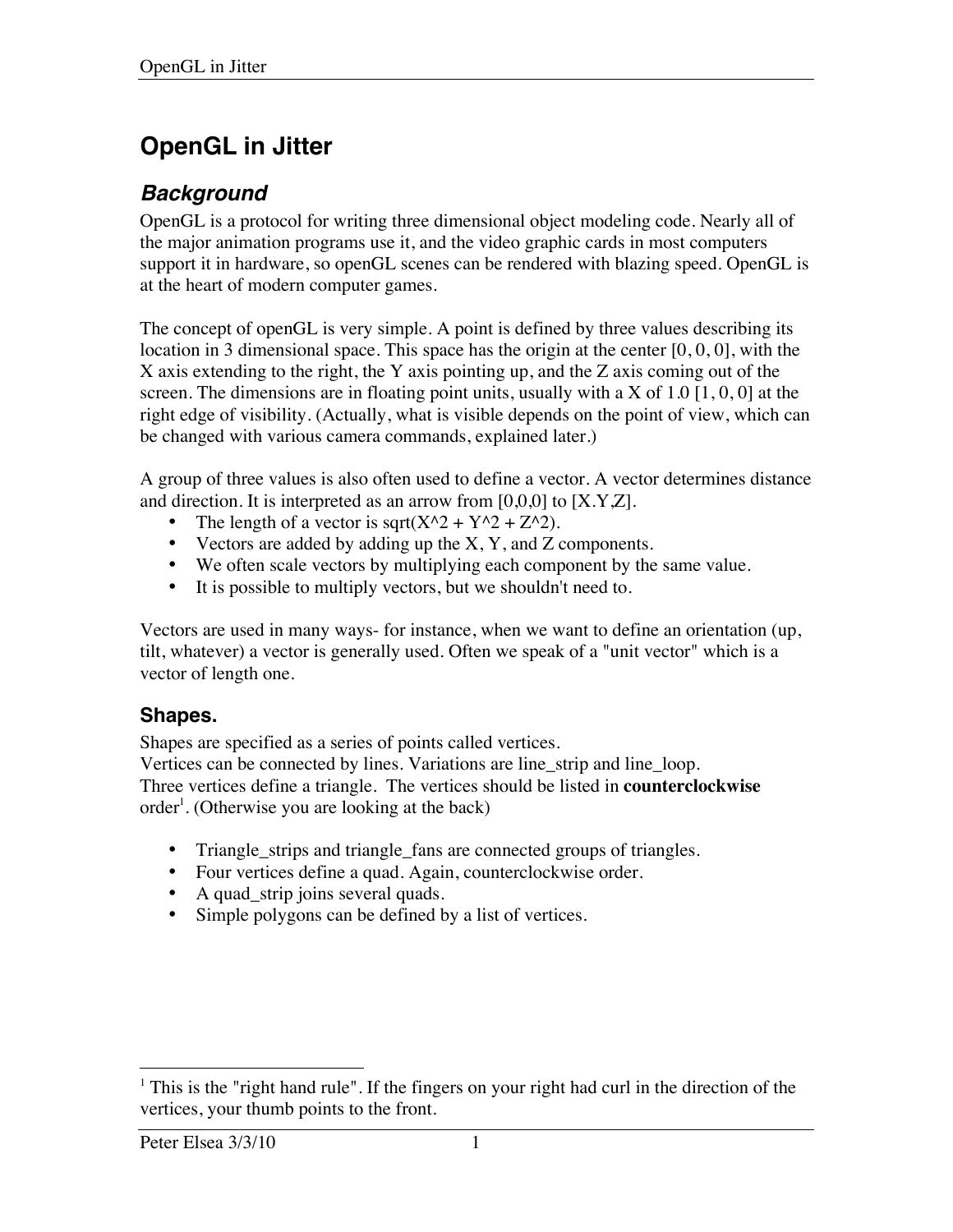

Figure 1. Geometric Primitives (from the OpenGL redbook. Note the vertex order is wrong!)

These primitives can be combined to become facets or faces of 3 dimensional objects. If the faces are small, the object may appear smoothly curved. Building objects from vertices is amazingly tedious, so we usually leave the details to a modeling program like Maya (\$1000), TurboCad (\$500) or Wings3d (free). Jitter also has many features to simplify the work.

Every object has its own origin. When you position an object in openGL space, you specify the location of its origin. The shape also has axes for rotation. These run through the origin with Z coming out the top.

Not all of the faces of a three dimensional object will be visible. The program can save time by not drawing them, a process known as culling.

# **Colors and lighting**

Shapes have a set of characteristics called material properties. These are mostly color, which is defined by RGBA values (note the different order from quicktime colors). These are specified according to the kind of light involved, and only make sense with some understanding of the general lighting scheme.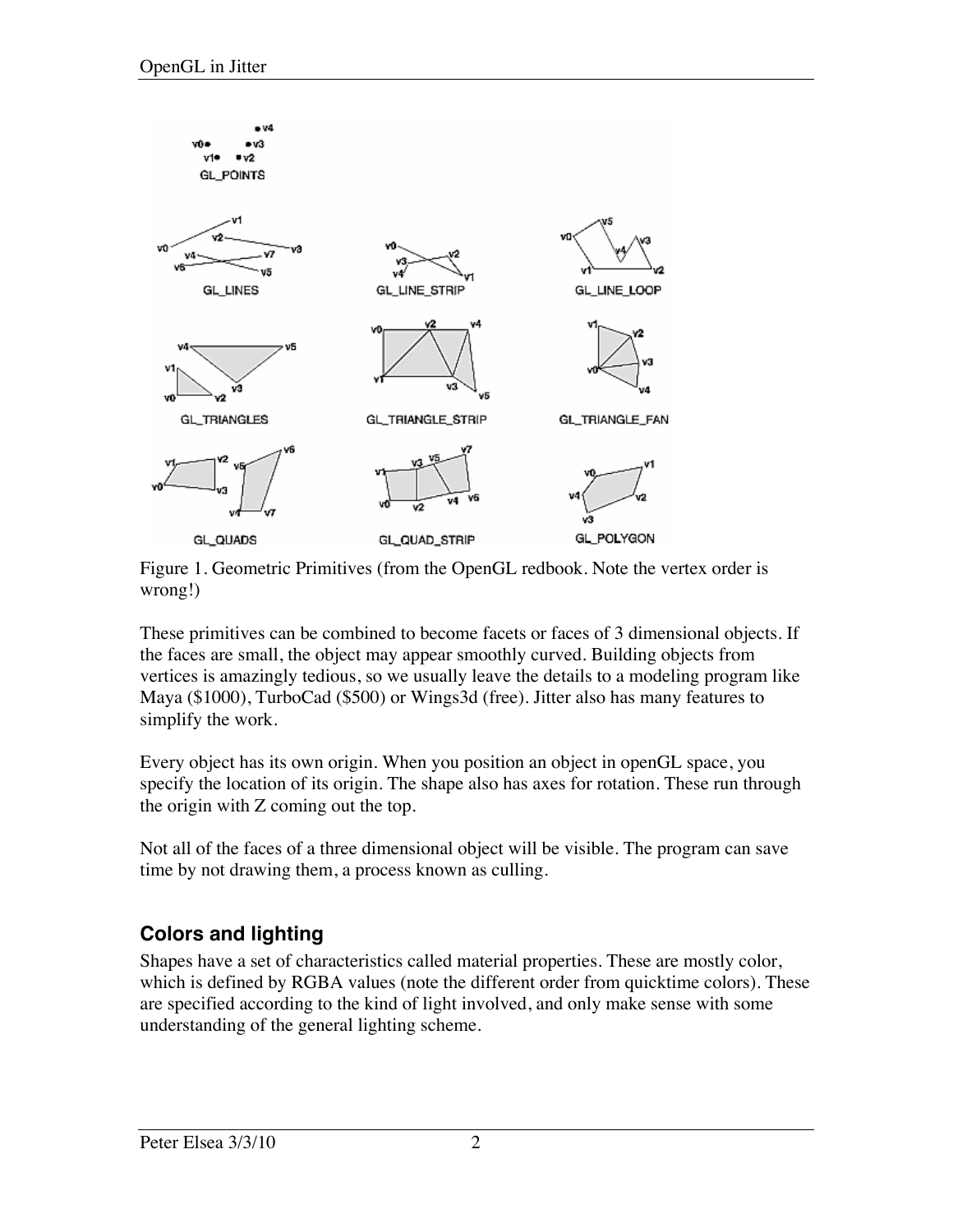The lighting in openGL includes ambient light and light from specific sources. (Jitter only includes one specific source.) Lighting parameters are specified both for light sources and the way objects reflect light. They can all have different colors:

- Ambient. Light from everywhere, like the blue of the sky.
- Diffuse. Light from a specific source that scatters on reflection (as from a rough surface).
- Specular. Light from a specific source that reflects in a narrow band. (An object's shininess parameter affects how tight this reflection is.)
- Emissive. Objects can glow from within.

The material colors interact with the source colors in a realistic manner, so a red object in blue light looks black. An object's orientation with the light source generates some shadowing. In general the shadows take on the ambient color and the highlights are diffuse and specular. These shadows are calculated using vertex properties called normals, which conceptually stick out of flat surfaces. Normals are another reason we use software to design shapes.

The light reflected from an object is diminished if the object is far away. This effect is known as fog. Fog has a color, which reduces light components.

Complex colors are applied as textures, which essentially print an image on the object.

# *Using OpenGL in Jitter*

The jitter openGL objects are prefaced with jit.gl. These are mostly designed to make openGL available in a painless way. As always, making life easy might mean hiding options, but just about everything is available if you dig enough.

# **Jit.gl.render**

Jit.gl.render is the key object in the openGL world. Every Gl patch needs something like figure 2. in it:



Figure 2.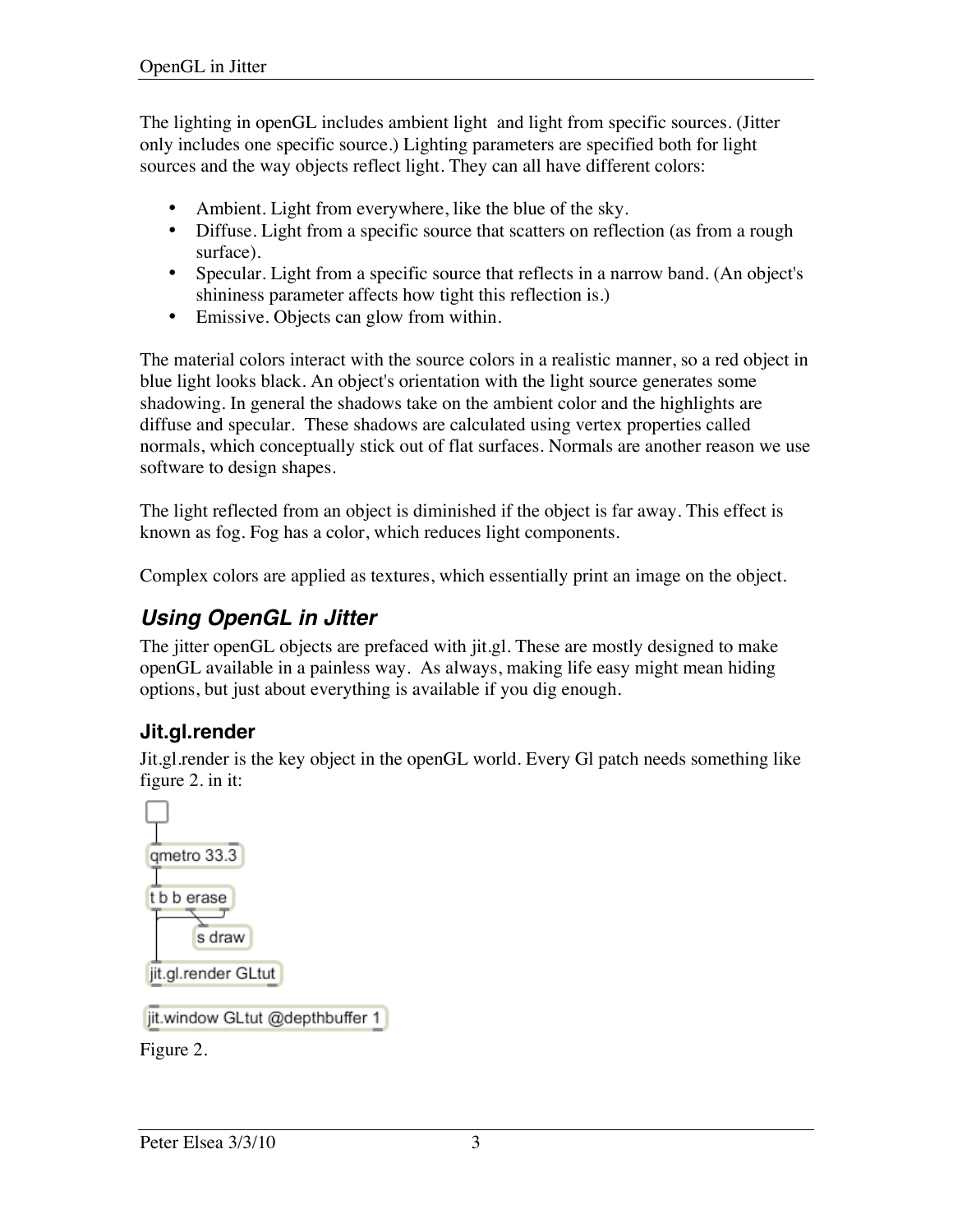The argument in jit.gl.render is the "drawing context". All jit.gl objects with this name will be created in this context, and the results displayed in a jit.window<sup>2</sup> or pwindow of the same name (you can name a pwindow with its inspector.) The qmetro clocks screen updates in the usual way. The erase message clears the windows, the bang sent to draw (or other destination of your choice) may be useful for mechanisms that affect the drawing, and the bang directly to render draws the image.

Note you can only draw to one destination. That destination can be a jit.matrix if you need the image in more than one place. Unfortunately, drawing to a matrix uses CPU rendering instead of the graphics card, so there is a significant loss of efficiency.

No more connections to jit.render are needed for basic drawing. Other attributes can be set, and I'll cover them as I go along. The actual drawing is handled by a variety of drawing objects, which interact with the render object via the context name. There is no limit to the number of objects that can be connected to a single render context, but the more you ask jitter to do the slower it runs. Most drawing is amazingly fast-- I have drawn a hundred objects with no noticeable slowing.

# **Jit.gl.plato**

We'll start with some experiments with jit.gl.plato. jit.gl.plato contains the drawing commands to produce a platonic solid- that is a tetrahedron, hexahedron (cube), octahedron, dodecahedron, or icosahedron. Figure 3. shows the object and essential support items



#### Figure 3.

The initial view of jit.gl.plato is not impressive. (Figure 4.)

 $\frac{1}{2}$  $2$  The window must have its depthbuffer attribute set to 1.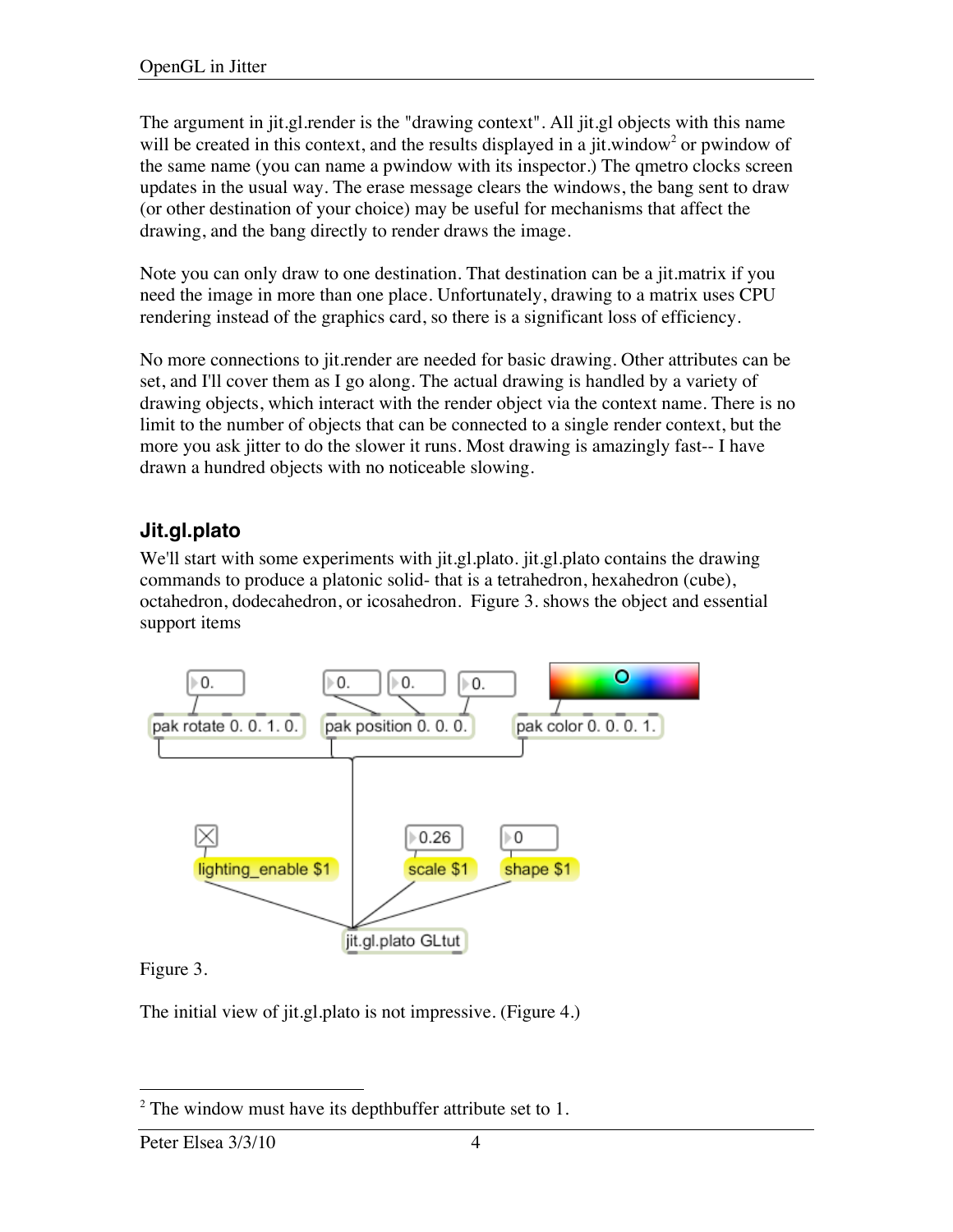

#### Figure 4.

This is a tetrahedron too big to fit in the window, with no color or lighting.

- The scale message will modify the size. Scale can take one or three arguments. With three, the form can be distorted.
- The message lighting enable 1 will turn on lighting for the object. Without, it's just a grey blob.
- Rotate to see the shape better. Rotate takes four arguments, one for an angle, and three to define the axis to rotate about. Rotatexyz takes three arguments for rotation about the  $X, Y$  and  $Z$  axes. (In degrees.)
- Set a color with the message color RGBA. The values should be between 0 and 1, just perfect for the new version of swatch. (This is a simplified color scheme. Advanced color features will be discussed later.)
- Move the object with the message position X Y Z.
- Change the shape with the message shape 1-5. You can also use the shape names.



Figure 5.

# **Drawing Controls**

The poly\_mode message controls how the object is rendered. It takes two arguments, as faces viewed from the front and back can be treated differently.

0 is the default, rendering polygons.

- 1 is wireframe, lines connecting the vertices.
- 2 just shows the vertices as points.





(points are too tiny to show )

Peter Elsea 3/3/10 5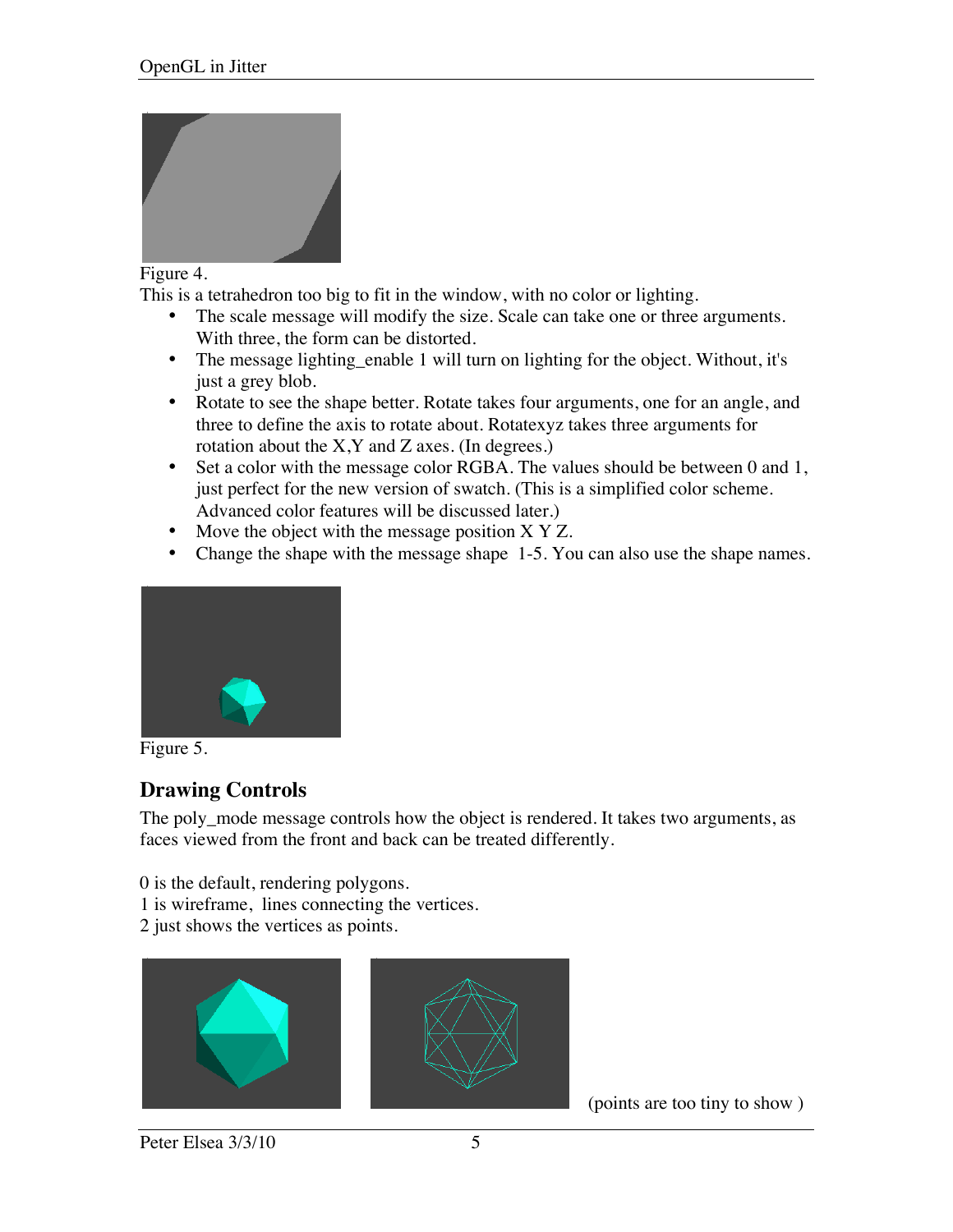Figure 6.

The cull\_face message prevents rendering of some faces. Mode 0 (default) does no culling, 1 culls back faces, and 2 culls the front. The documentation disagrees with reality. This has all been a bit buggy, so I suggest leaving the default on.

A parameter called smooth\_shading can set the color to blend from vertex to vertex. This doesn't matter on the angular objects like jit.gl.plato, but it will make nearly curved objects like jit.gl.gridshape seem smooth.

A parameter called depth\_enable turns on the 3D mechanisms. If your objects appear absolutely bonkers, check that this is on.

# **Advanced Color**

You can get more detailed control of object color by working with the individual material qualities. These interact with the lighting qualities which can be set by commands sent to the associated jit.gl.render object.



Figure 7.

The color command can be shut off with the message auto\_material 0. This leaves a black object.



Figure 8.

The message mat\_emission RGBA sets the object to glow. Note that there are no shadows.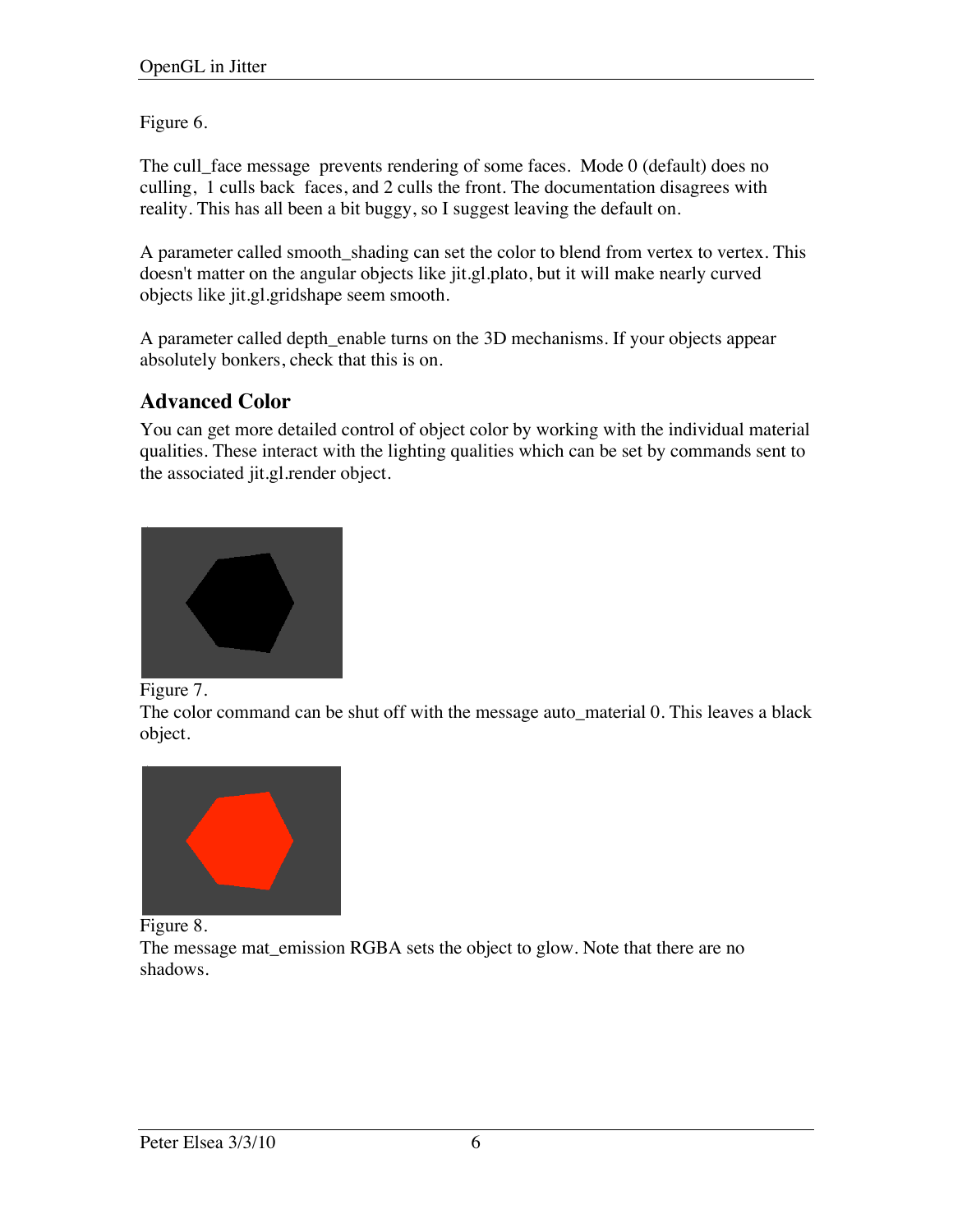

#### Figure 9.

The message mat\_ambient RGBA sets the color that is reflected from ambient light. This interacts with the light ambient setting of the render context. Light ambient seems to default to around 0.1 0.1 0.1. This will reflect true color, but dimly. Mat-ambient is the color in the shadows.



#### Figure 10.

The message mat\_difuse RGBA sets the color as reflected from directional light. This interacts with light\_diffuse, which is normally 1 1 1. The intensity of reflection varies with the angle between a face and the light source. You get the maximum color when the normal of the surface points at the light. The position of the light can be changed by the message light position  $X$  Y Z to the render object.



Figure 11.

The message mat\_specular RGBA sets the color of the faces that have the most direct path from the light to the point of view. (The reflection path.) This interacts with light\_specular for color, and light\_position to determine the facets that are affected. The message shininess affects the width of the reflection zone.

The alpha channel will have no effect on object colors until their blend\_enable attribute is turned on.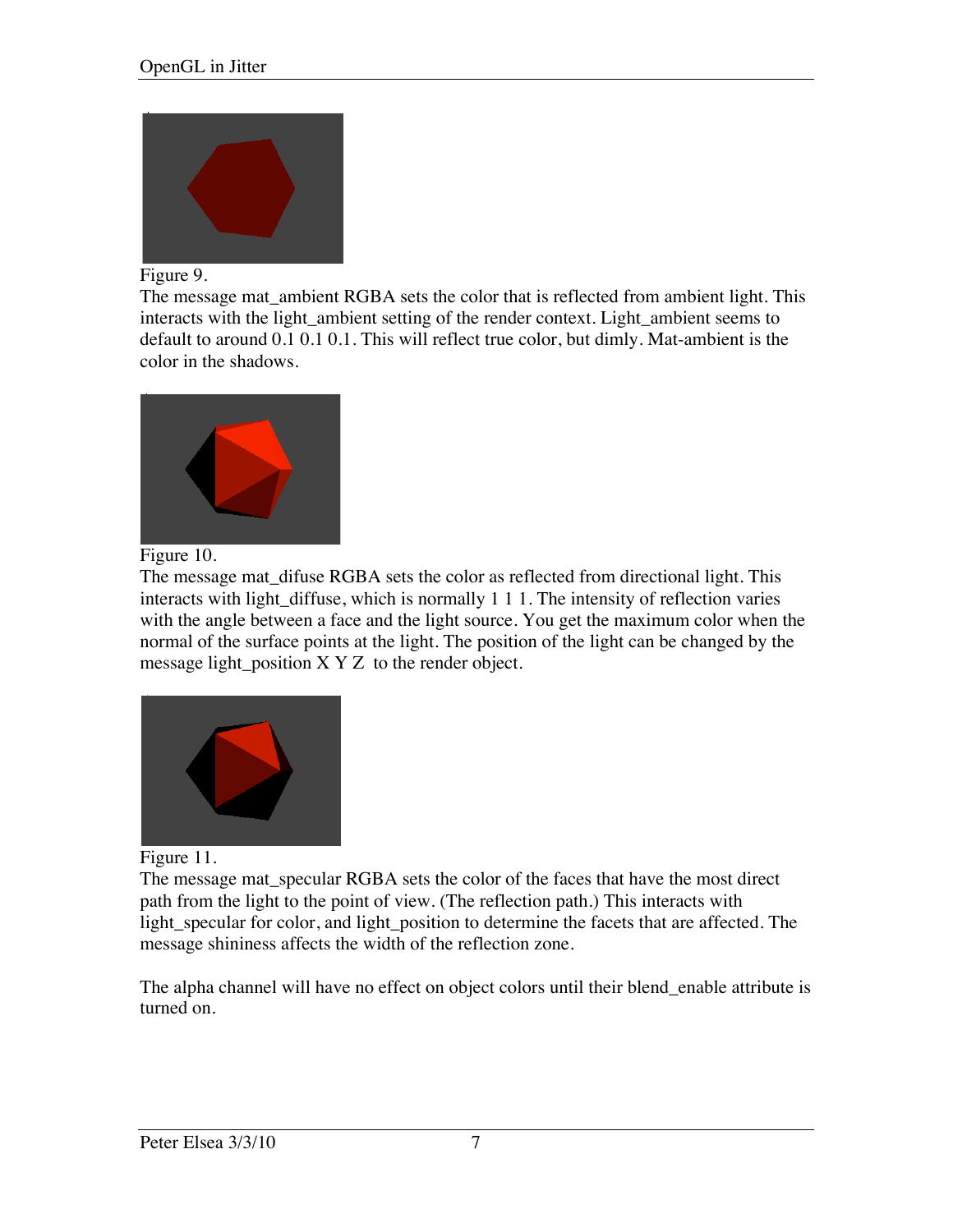# **Textures**

Textures apply arbitrary patterns to objects. A texture is defined in the render object, then that texture is assigned to other objects. There are several ways to define textures, but the easiest is:

- Send a matrix to a [prepend texture somename] object and on to the render object. The matrix becomes the texture. Any matrix source may be used, including movie or grab.
- Send the message (texture somename) to the drawing object. The texture image will now be applied to the object.

The appearance of the texture may be modified by the tex\_map message to the drawing object. There are four modes

- 0. Default (varies with object).
- 1. Object linear. The texture is attached to the object. When we look at the jit.gl.sketch object we'll see how this is specified.
- 2. Sphere map. The texture is reflected from the object.
- 3. Eye linear. As if you are looking through the object at the texture.

There are ways of modifying the texture dimensions via the render object, but it is frankly better to take care of that sort of thing before sending an image to texture. One thing is not made clear- textures are assumed to be square. Any other aspect ratio is interpolated down to a square shape.

The tex\_plane\_s and tex\_plane\_t messages can be used to adjust the texture size relative to the object size in modes 1 and 3 which use automatically generated texture coordinates. The approach is a bit arcane, but this is how it goes: Each point on the surface of an object is represented by four(!) values, x, y, z, w, where w is used only for transformations of the point. It is usually left at 1, and our familiar triad is x/w, y/w, z/w. The tex\_plane messages define how the points on the texture are related to points on the surface of an object. The points on the texture (which is two dimensional) are defined as s, and t, similar to x and y. Each vertex of an object is given an s and t component to define what spot on the texture should hit that vertex. (Object design programs let us specify these values.) The tex\_plane messages have 4 arguments, given as a, b, c, d in the reference.

Tex\_plane\_s a b c d sets the s coordinate for each vertex as  $ax+by+cz+dw$  with  $x, y, z$ , and w the coordinates of the vertex. Likewise tex\_plane\_t sets the t coordinate for each vertex. In mode 1 the vertex coordinates are taken from the coordinates of the facet, so the texture moves and turns with the object. In Mode 3 the vertex coordinates are in global space, so the texture changes as the object moves. By some experimentation on a cube you will find:

- Changing a in the s term stretches the texture in the horizontal direction.
- Changing b in the t term stretches the texture in the vertical direction.
- Changing the sign of either of those reverses the image.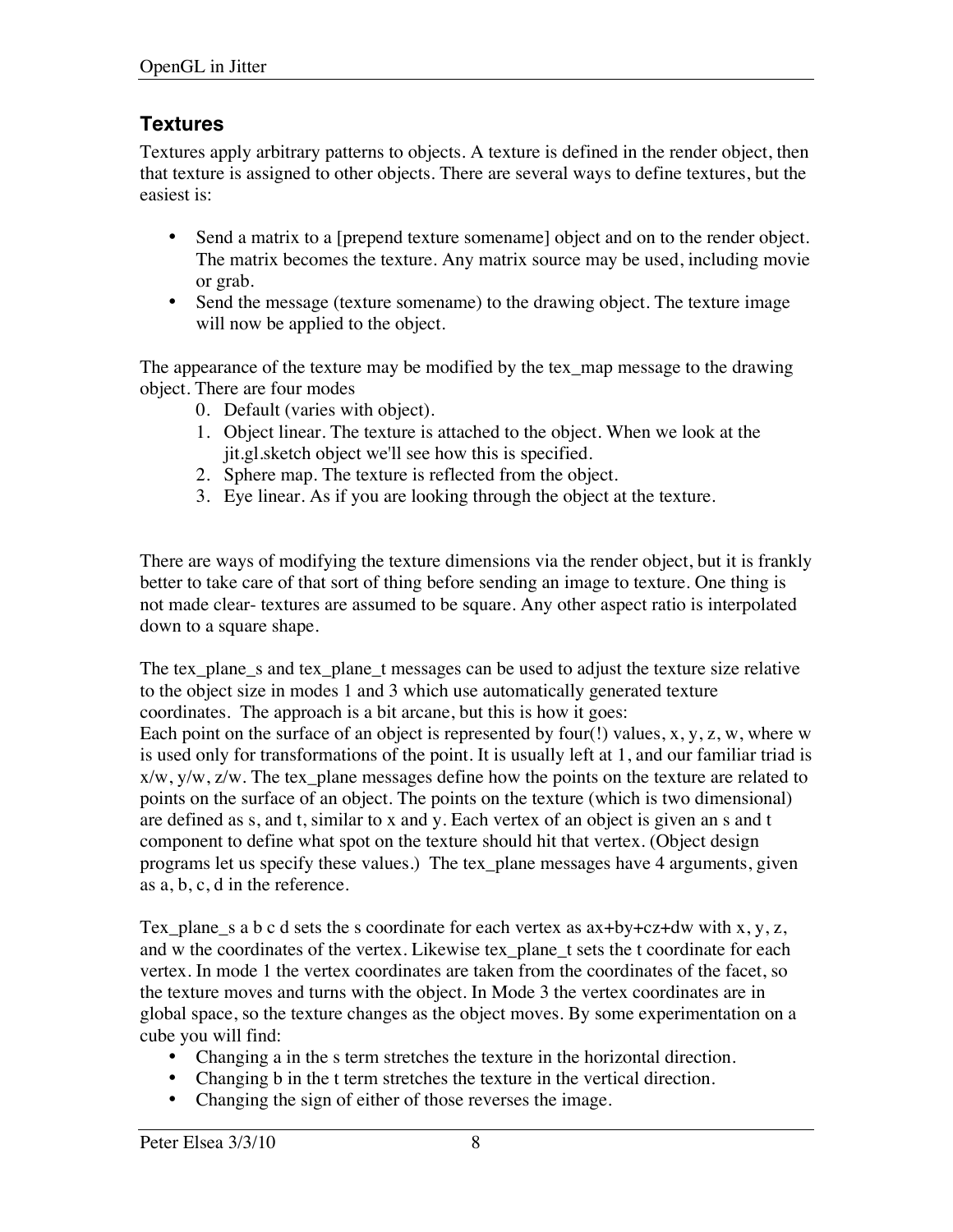- If you change b in the s term or a in the t term, the image is skewed.
- Changing c in the s term stretches in the horizontal and wraps around the sides.
- Changing c in the t term stretches in the vertical and wraps around the top and bottom.
- If you change c in both, the texture is skewed.
- Changing either d shifts the texture.

All of this is affected by how the object is initially constructed. For instance, vertex coordinates are specified relative to an object's origin, which is the center of the jit.gl.plato but the bottom left of jit.gl.text3D. So an image that nicely covers text will have corners in the center of a platonic object. You can see this in figure 12.





You will quickly notice that textures from matrices appear upside down. This is due to the conflict between QuickTime and openGL coordinate systems. In QuickTime, the vertical component is positive going down the screen. (Remember 0,0 is in the upper left corner.) In OpenGL Y is positive going up.

There is also a jit.gl.texture object which allows much more detailed control of a texture. It's complicated enough that it probably needs its own tutorial. The jit.gl.shader object creates textures that interact with objects in a more complex way. There is an excellent tutorial in the jitter tutorial set.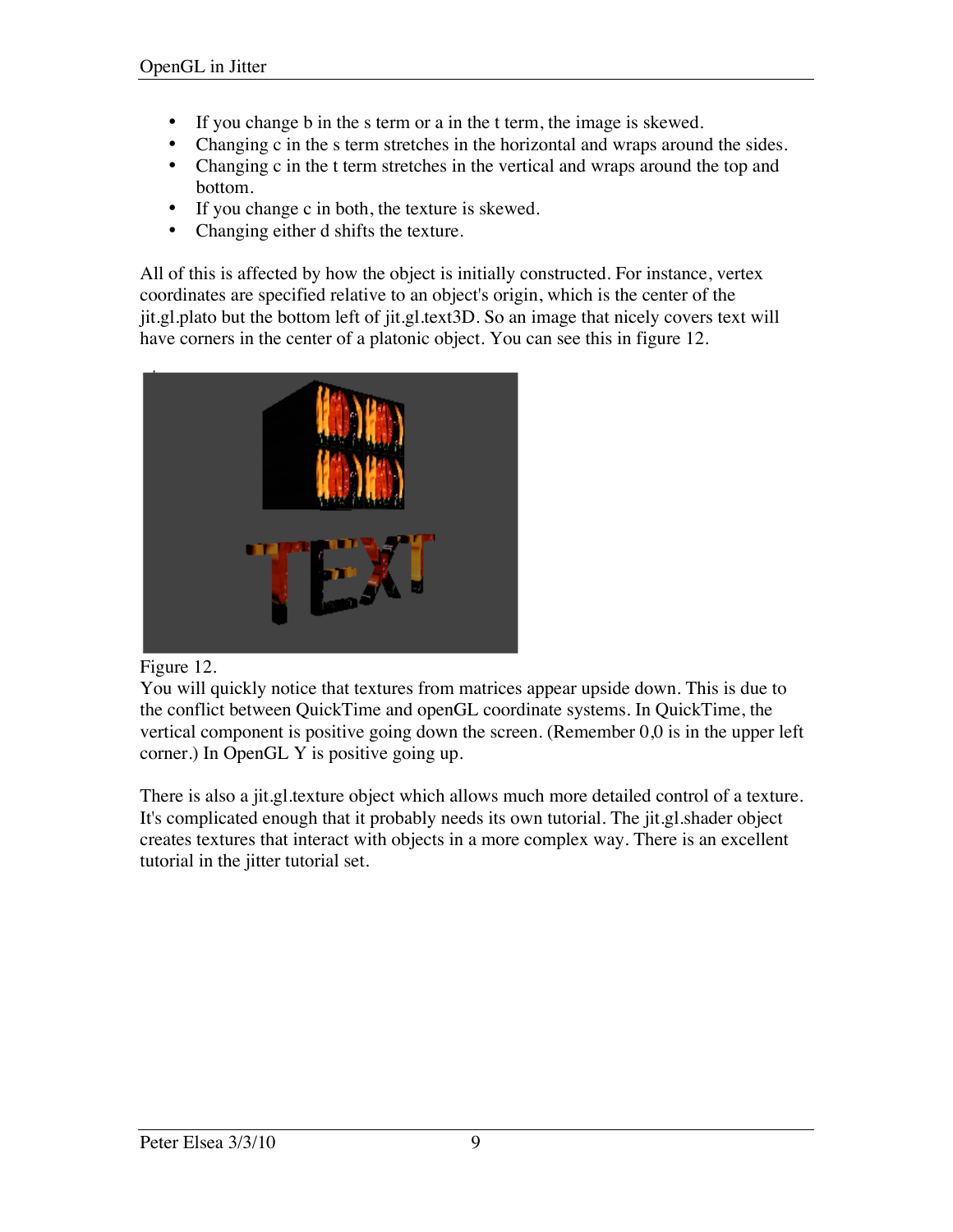# *A quick rundown of some OpenGL objects:*

# **Jit.gl.gridshape**



Figure 13.

**Jit.gl.gridshape** produces rounded objects: sphere, torus, cylinder, cube, plane, circle. Otherwise it is pretty much interchangeable with jit.gl.plato. The smooth\_shading attribute will give a nice rounded look.

# **Text Objects**





Jit.gl.text2d Jit.gl.text3d Figure 14.

The text2d object prints on the window, with no concern for Z. You can set fonts, size, and alignment, rotate the angle and so forth. All other objects appear behind the text. The text3d object creates movie poster text with adjustable depth.

# **Jit.gl.videoplane**



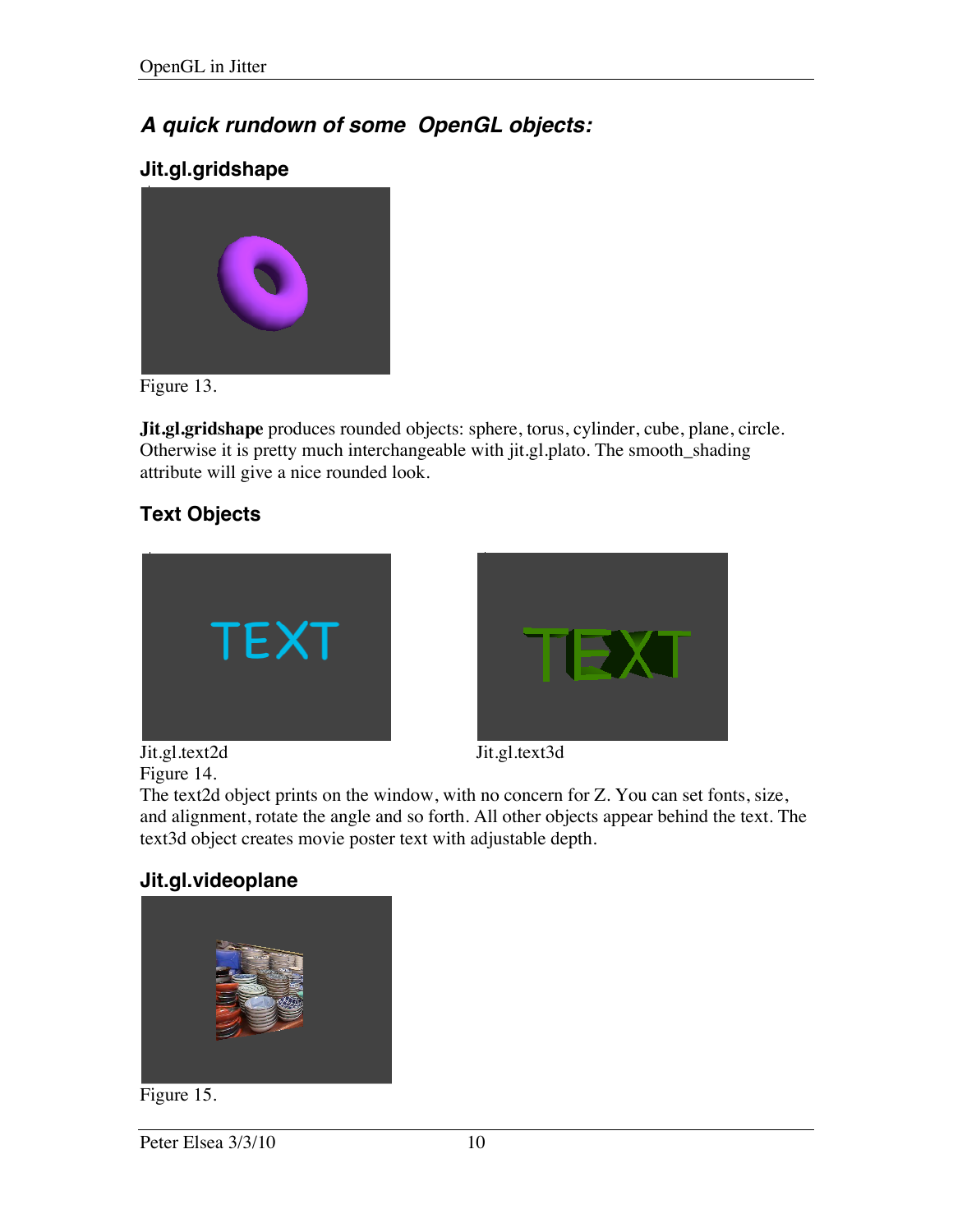Jit.gl.videoplane is a sort of movie screen that you can position in space. Any matrix fed to it will be displayed-- this includes movies and grab output.

The default size of the videoplane is 2.0 x 2.0. To precisely fit a 4:3 window, scale jit.videoplanre to  $1.11, 0.84<sup>3</sup>$ . When an openGL window is resized, objects are resized according to the Y dimension but keep their overall proportions. This means that when a window displaying a videoplane is expanded to fullscreen, there will usually be extra blank space at the edges.

Any color assigned to jit.gl.videoplane will interact with the color of the image. If blend\_enable is 1, the alpha value will fade the image in the videoplane, but the videoplane will still block the view of other objects.

The image in videoplane is a texture, so texture values apply to some extent. There are some texture messages special to jit.gl.videoplane. tex\_scale\_x and tex\_scale\_y will zoom in on the image if the value is greater than 1. Then the tex\_ofset\_x and tex\_offset\_y messages will move within the enlarged image.

### **Jit.gl.sketch**





Jit.gl.sketch lets you "draw" your own shapes. In addition to the OpenGL specified commands, a lot of familiar items like plane, rectangle and cylinder are included. With a bit of patience, you can build up a whole scene. The green figure in the image above was drawn with the following script (in a message):

reset, glcolor 0 1 0 1, glbegin line\_loop, glvertex 0 1 0, glvertex -0.58 -0.8 0, glvertex 0.95 0.3 0, glvertex -0.95 0.3 0, glvertex 0.58 -0.8 0, glend

 <sup>3</sup>  $3$  It's not 1.33 because of the Z axis placement of the videoplane.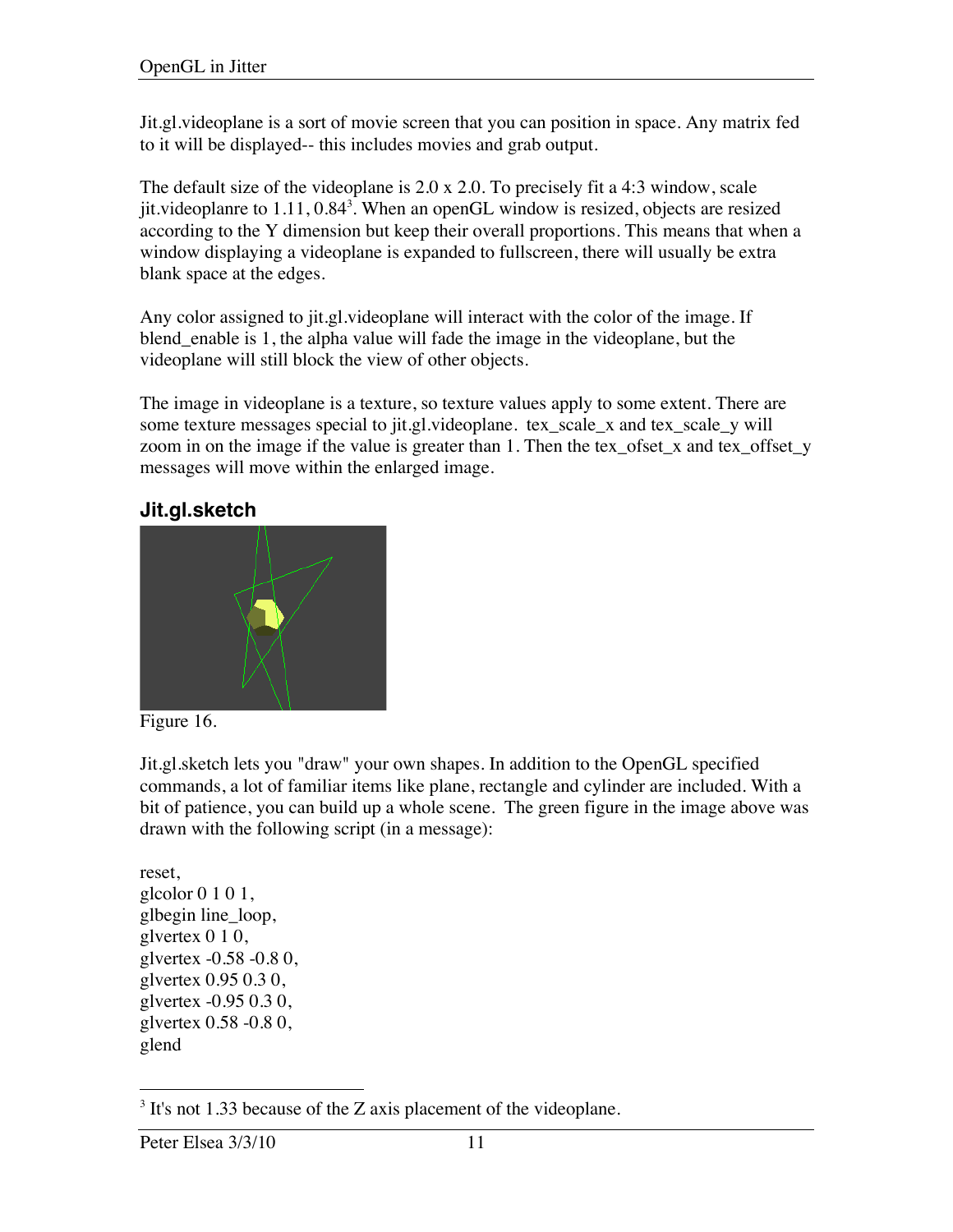These are drawing commands sent to jit.gl.sketch. Once a command is sent, it is maintained in an internal list and executed each time jit.gl.sketch draws itself. The order in which commands are executed is often important. There are commands that directly manipulate the list, for instance by inserting a command at a specific point. The command list is cleared by the reset command.

The coordinates in various commands are based on the point set by the position of the jit.gl.sketch object. They are also relative to the front view-- i.e. a rotation of 0 in all axes. That way rotate and position move everything specified in the sketch as a unit. The easiest way to work out the vertex coordinates is to plan your sketch on graph paper. The command axes 1 will show the origin and axes-- this can help line up parts of a complex drawing.

A complete understanding of jit.gl.sketch is a complete understanding of the openGL language, but here's a sampling of the commands.

### **Basic gl sketch commands**

Reset clears the jit.gl.sketch command list. (glclear erases the entire window-- all objects!)

glcolor sets the color for what is about to be drawn

glbegin sets the drawing primitive. Favorites are line\_loop and triangles.

glvertex defines each vertex for the primitive. These will be connected according to the active primitive. Remember that vertices must be specified in counterclockwise order to present the front of a triangle to the camera.

glend marks the end of a primitive. (This can be skipped.)

### **Texture sketch commands**

glbindtexture "name" attaches a texture to the following vertices. (The usual texture commands work on the whole object.)

gltexcoord s t, Each vertex must be preceded by this to properly map the texture to the primitive. gltexcoord 0. 0. specifies the upper left corner of the texture, 1. 1. is the lower right.

### **QuickDraw style sketch commands**

There are a set of commands reminiscent of the lcd commands. These can be freely mixed with some gl style commands, like glcolor.

Moveto establishes a base point for the following operations.

lineto x  $y$  draws a line from the moveto point to  $x, y$ 

linesegment x1 y1 z1 x2 y2 z2 draws a line from point xyz1 to xyz2.

shapeorient rot-x rot-y rot-z defines a plane for 2D drawing commands.

shapeslice a b sets resolution of 2D and 3D drawing commands. Low values make round shapes blocky.

circle r draws a filled circle of radius r. Additional arguments set start and end angle in degrees.

framecircle r draws an unfilled circle of radius r

Peter Elsea 3/3/10 12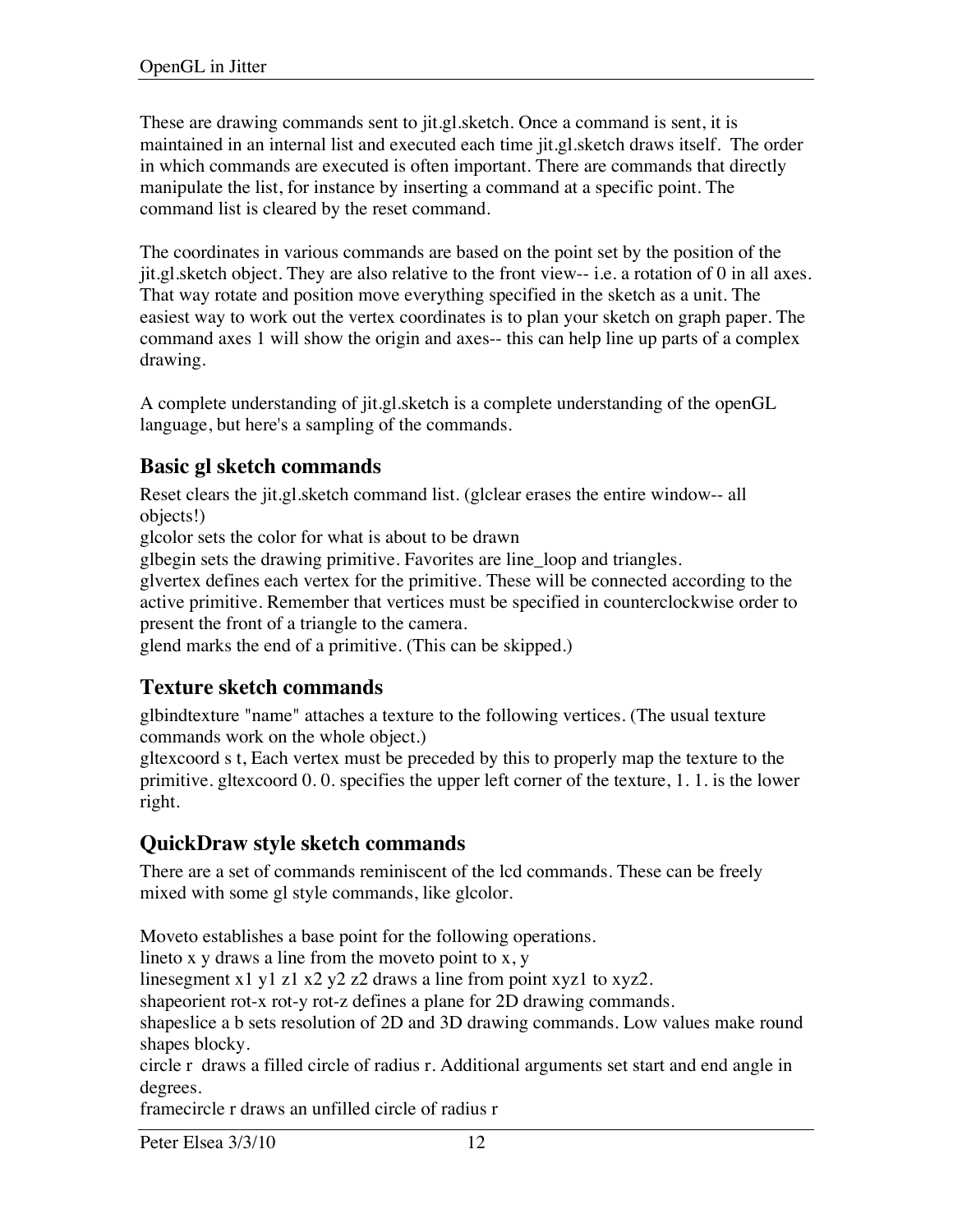elipse r1 r2 draws a filled ellipse of radius  $r1$ (along x) and r2 (along y) framellipse r1 r2 draws an unfilled ellipse of radius  $r1$ (along x) and r2 (along y) plane x y draws a plane using the vertices of x y,  $-x$  y,  $-x$  -y,  $x$  -y. roundedplane r x y draws a plane as above, with corners rounded as per r. sphere r draws a 3D sphere with radius r. Additional arguments set start and end angles (in degrees) on x and y axis. torus r t draws a torus (doughnut) with a radius r and thickness t. cylinder r1 r2 d draws a cylinder with front radius r1, back radius r2 and depth d. The default shape slice makes this pretty rough. cube x y z draws a brick with dimensions of  $2*x$ ,  $2*y$  and  $2*z$ .

There is a lot more to jit.gl.sketch. For instance, you can include any of the jit.gl objects in a sketch by referring to their @name attributes (drawobject). Many techniques are illustrated in the helpfile, and there is an extensive tutorial. For true mastery, study openGL online. The actual redbook is pretty daunting, but there are many online tutorials.

### **Jit.gl.model**



Figure 17.

Jit.gl.model lets you load in objects created in real 3D modeling programs such as Maya or Wings3D. The model must be in the .obj format, which is widely supported. This will usually be at least two files (which should be in the same folder). The .obj file contains the geometry and the .mtl file contains the material information. It may refer to other files for textures. It is possible if tedious to write .obj files by hand, but I don't recommend it. It's worth learning what's in them, because you might want to make a simple edit of someone else's file. (For instance, I did that to change the color of the teapot above.)

If a model does not have a .mtl file, the usual texture and color methods will apply<sup>4</sup>. It is possible for models to contain groups. If they do, each group can have its own texture. The drawgroup command can choose one of the groups to display.

 $\frac{1}{4}$ <sup>4</sup> You can detach an .obj file from its .mtl file by using  $#$  to comment out the mtlib statement in the .obj file. Viz. #mtllib teapot.mtl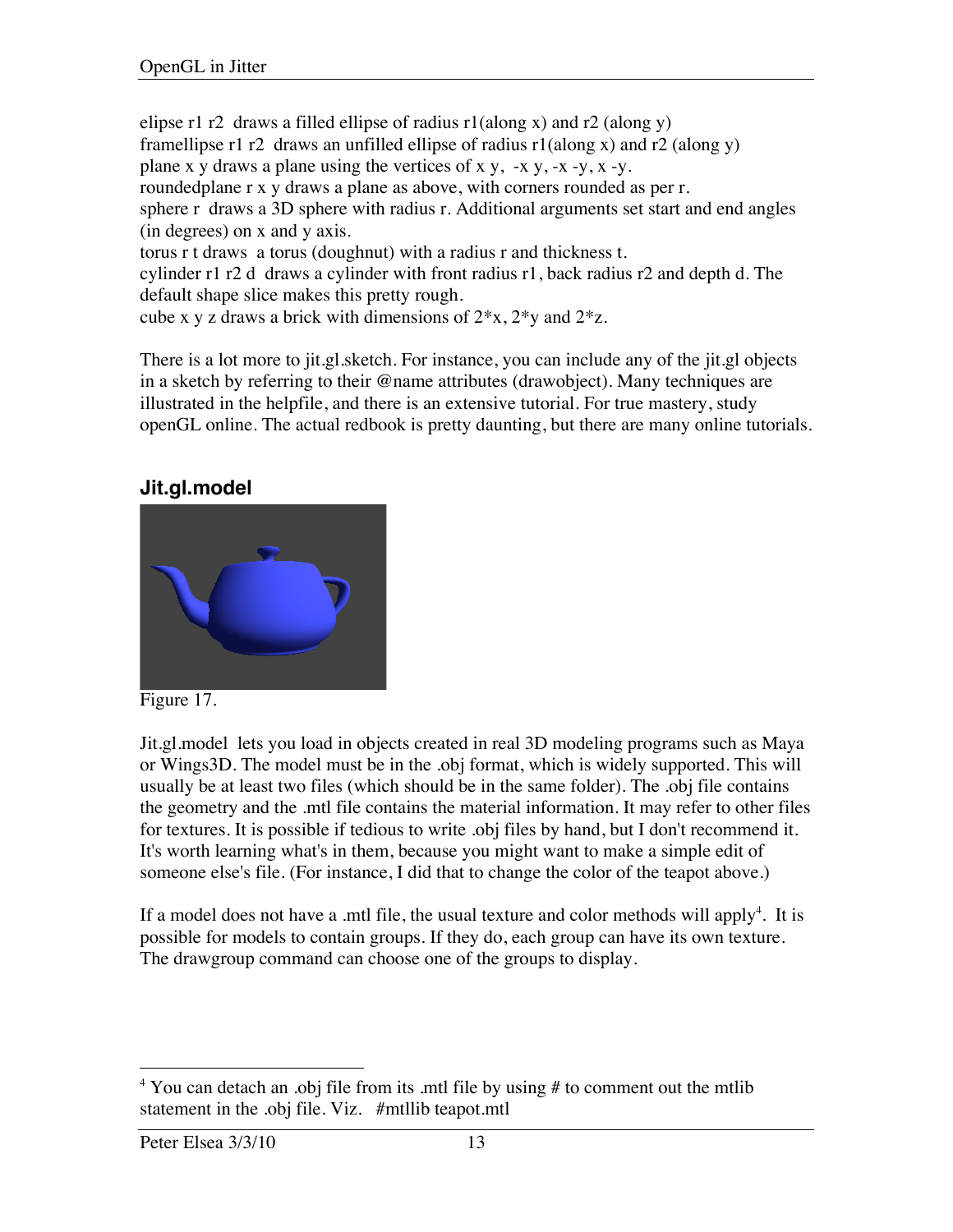### **Jit.gl.handle**



Figure 18.

Jit.gl.handle allows mouse interaction to rotate the image. Jit.gl.handle can be attached to a single object or the render object. In the latter case, the entire view is rotated. (Set the jit.gl.handle object's inherit\_transform to 1 when you do this.) When the mouse is clicked on the window, axes orbits appear, and dragging the mouse perform the rotation. You can have multiple handles in a scene, but their behavior is likely to be a bit chaotic- reducing the handle radius will help.

### **Jit.gl.mesh**



Figure 19.

Jit.gl.mesh lets you create an object from a matrix that specifies the vertices and other open GL properties. The value of this may seem dubious, since the point of objects like jit.gl.sketch and jit.gl.model is to manage the complexity of vertex specification. However, jit.gl.mesh does offer a couple of functions that are not otherwise available. Any of the geometry objects can produce matrices appropriate to use by jit.gl.mesh with a little coercing. Once it is in matrix form, it can be saved. The only trick is to attach a message box to the output of the generating object to see which drawing mode it uses. That will not be saved, and you will have to set the draw\_mode of the jit.gl.mesh by hand.

Matrices are easy to manipulate to produce mutant images. The drawing above is an xfade between a torus and a sphere. The xfade parameter controls a smooth morph between the two. Figure 20 shows the patch I used.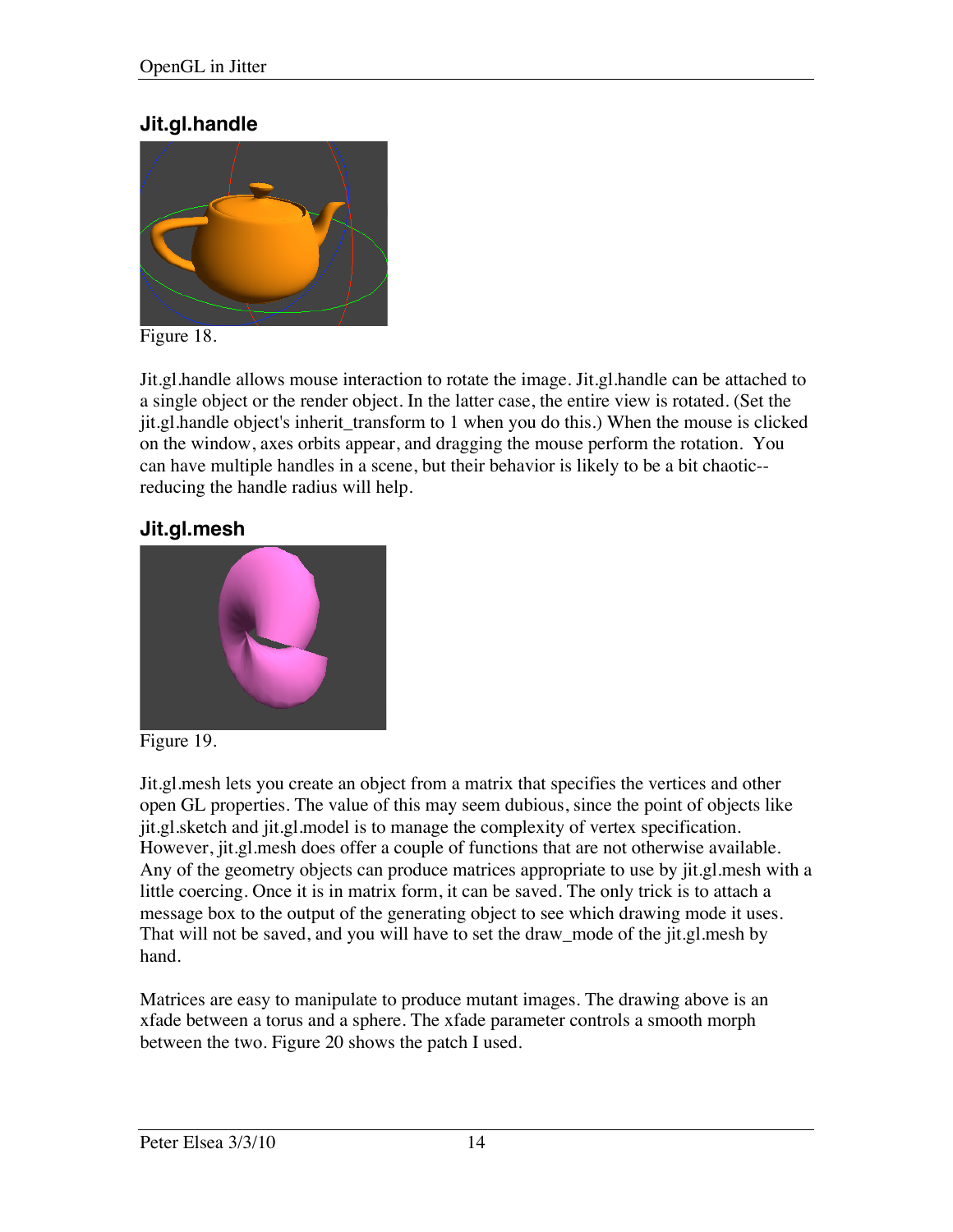

Figure 20.

### **Jit.gl.multiple**





Jit.gl.multiple copies objects created from jit.gl items such as jit.gl.plato. If you need several similar objects, multiple is an efficient way of getting them. It can be a bit tricky to set up, because the parameters of the copies are controlled in matrices, one each for position, scale, rotate (or rotatexyx) color, and texture. The number of cells in the arrays determine the number of copies. Each array is float32, with 3 or 4 panes depending on what is controlled. The documentation skips a lot, but here are some vital clues:

- The attribute @targetname must match the @name of the object you wish to copy.
- There must be a @glparams attribute with a list of parameters to independently control. If position is not on the list, all copies occupy the same space.
- An int argument will produce inlets to connect control matrices-- these match the glparams list.
- Targetmode affects the influence of parameters of the original on the copies. If targetmode is 1, Scaling, position, etc of the original are ignored. You can move the original offscreen to hide it, and the copies will remain where the position matrix puts them.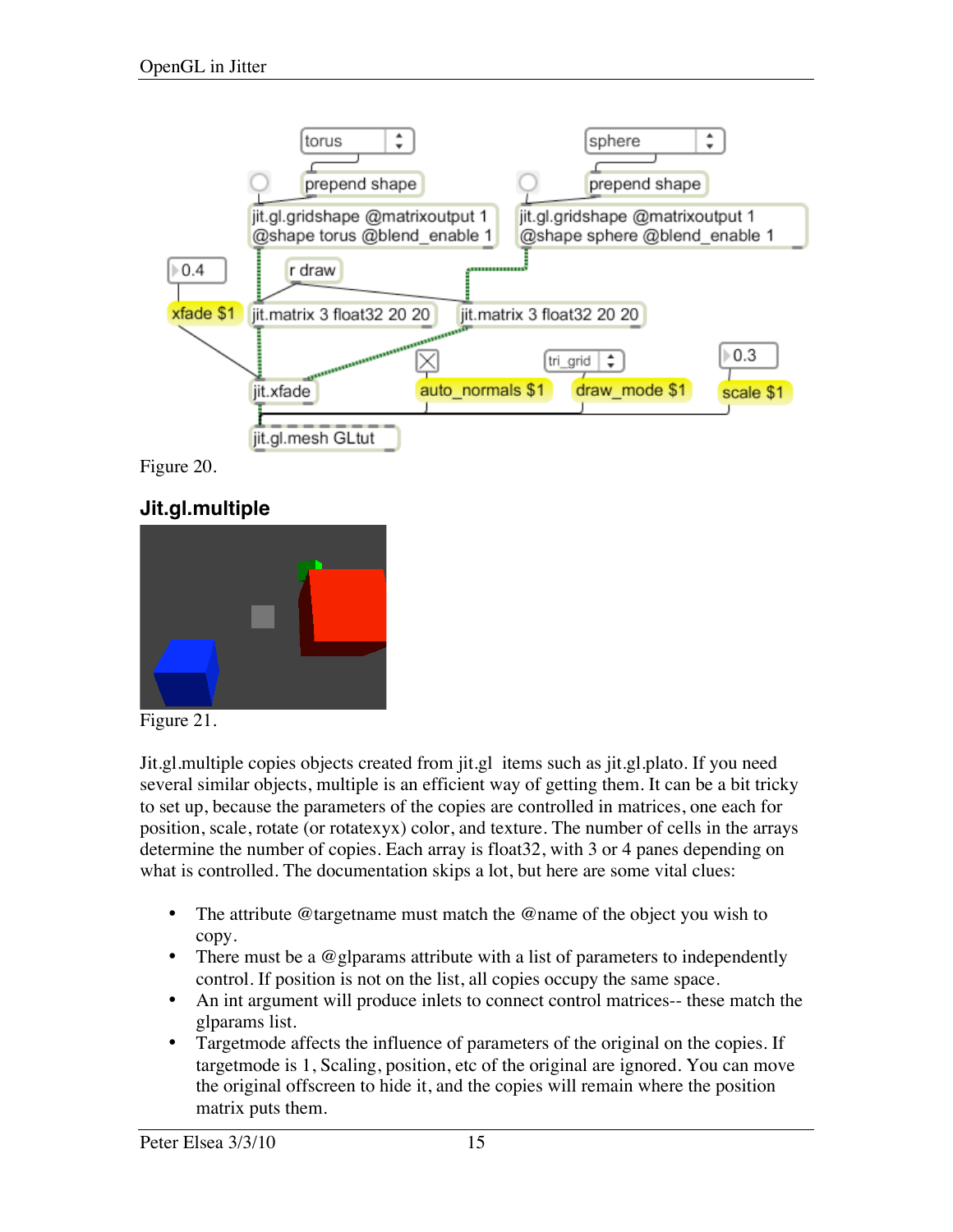- If target mode is 0, the values in the control matrix interact with the parameters of the original: the position matrix defines an offset from the original's origin which is multiplied by the original's scale. The scale matrix is multiplied by the original's scale. A color matrix replaces the original's color.
- You must supply a matrix to set all of the parameters in the glparams list before the copies will be displayed.
- The message [position\_matrix pmat] will copy the values from a matrix named "pmat" to set the position values. Similar messages apply to the other glparams. This is not a connection-- the message must be resent every time the control matrix is updated<sup>5</sup>.

Generating control matrices is going to be complex. Figure 22 illustrates a brute force approach appropriate for a few copies.



Figure 22.

Figure 22 produced the image in figure 21. There are matrices to control position, rotation, scale and color. Since the matrices all have dimension 3, there are 3 copies. The cells in each control matrix are set by setcell commands. I have encapsulated most of this to clarify the example.

 <sup>5</sup> <sup>5</sup> You can leave the inlet argument off when you do this, but you still must list the @glparams.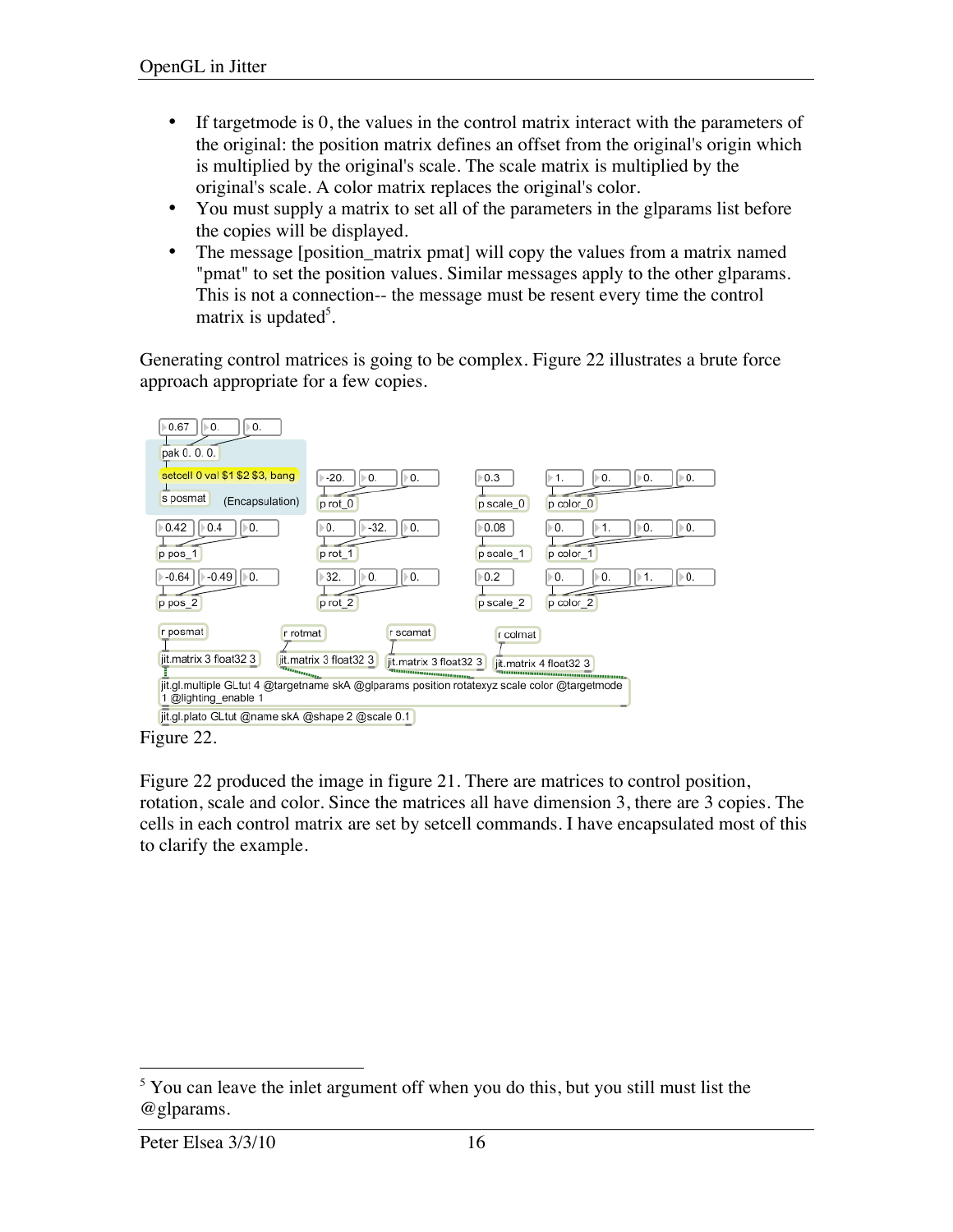#### **Jit.gl.nurbs**



Figure 23.

Jit.gl.nurbs creates a curvy surface from a matrix of control points. A NURBS is a Non-Uniform Rational B-Spline curve. A simple way to look at is as a sheet of fairly stiff rubber. You can poke at various places on the sheet and deform the rubber. The points are specified as XYZ coordinates. The coordinates are contained in a matrix of 3 float32 style. This is passed through a prepend ctlmatrix object to get the jit.gl.nurbs to recognize it.

Figure 24 shows another brute force control using jit.cellblock. This spaces the control points evenly over a grid, but that is not necessary.



Figure 24.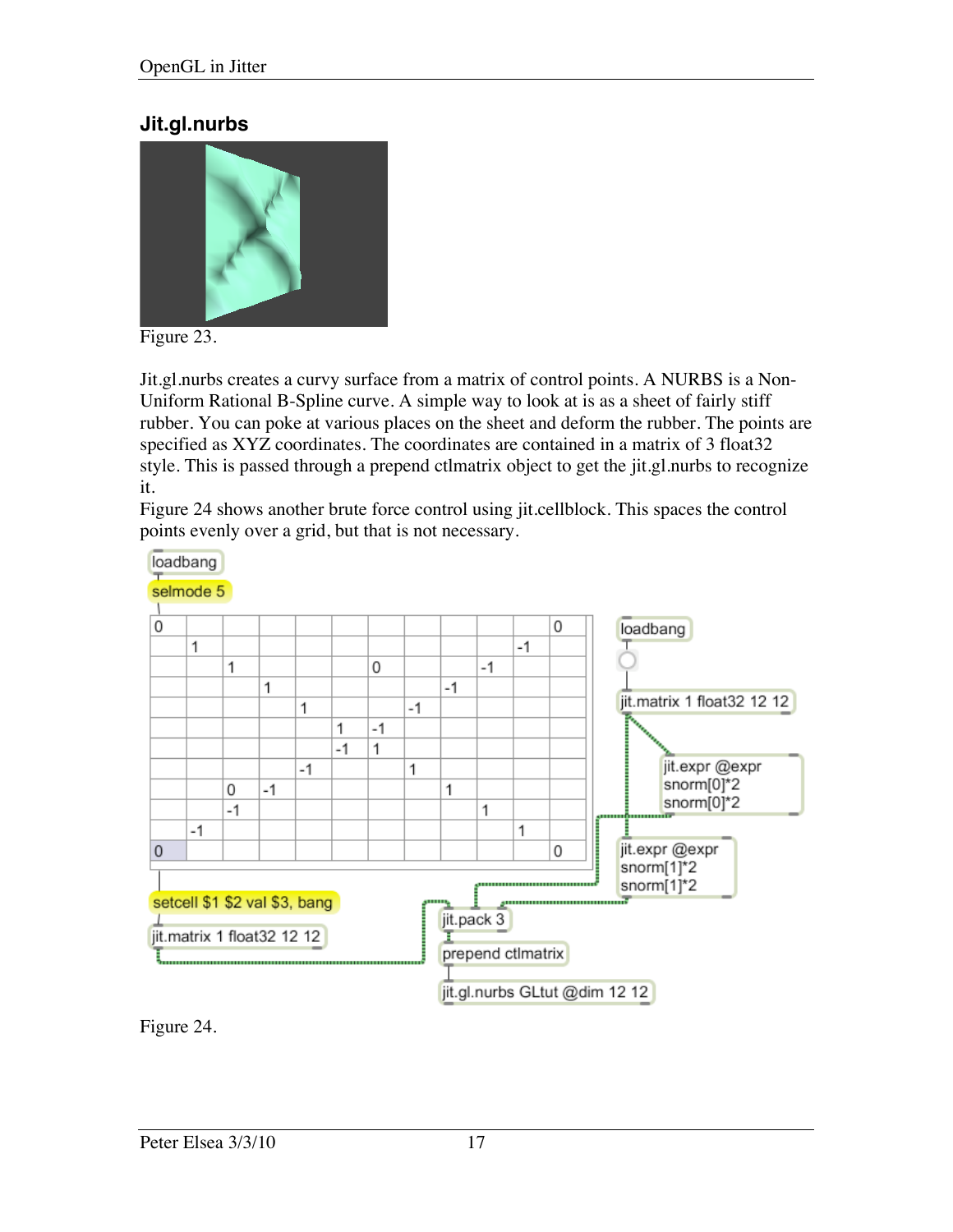### **Jit.gl.graph**



Figure 25.

Jit.gl.graph lets you create a 3 dimensional graph of changing data. It's the same as jit.graph, but can be rotated in three dimensions. Figure 25 shows it used with jit.catch~.





Figure 26.

Jit.gl.volume visualizes a volumetric density map (in the words of the documentation). A volumetric density map is a 3 dimensional matrix with a number in each cell that specifies density. (Imagine a stack of glass bricks-- some are cloudy, some are clear. The density value is how cloudy each is.) The problem with using jit.gl.volume is producing three dimensional matrices with interesting patterns. It's not hard to "stretch" a two dimensional image into jit.gl.volume. Figure 27 shows how to do this with jit.graph.

True 3D volumes require virtuoso matrix manipulation, probably with jit.expr. For instance the second image of figure 26 was produced with the expression:

""in[0] \*(1(abs(cos(norm[0]\*TWOPI))\*(abs(cos(norm[1]\*TWOPI))\*(abs(cos(norm[2]\*TWOPI)))"

- The scale message to jit.gl.volume does not affect the size of the image. Instead, it shaves off outer layers, revealing the inner structure.
- The full structure is  $2 \times 2 \times 2$ . With the origin at 0 0 0, this places the field somewhat outside the view frustrum. Moving the origin to 0 0 -1 make it visible.
- The density and intensity values interact in mysterious ways. While the docs speak of defaults of 0.5, values applied via messages are divided by 1000, so that's is equivalent to density 500. For any given intensity there is a range of density from a solid cube to nothing. The transitions tend to be abrupt. For any